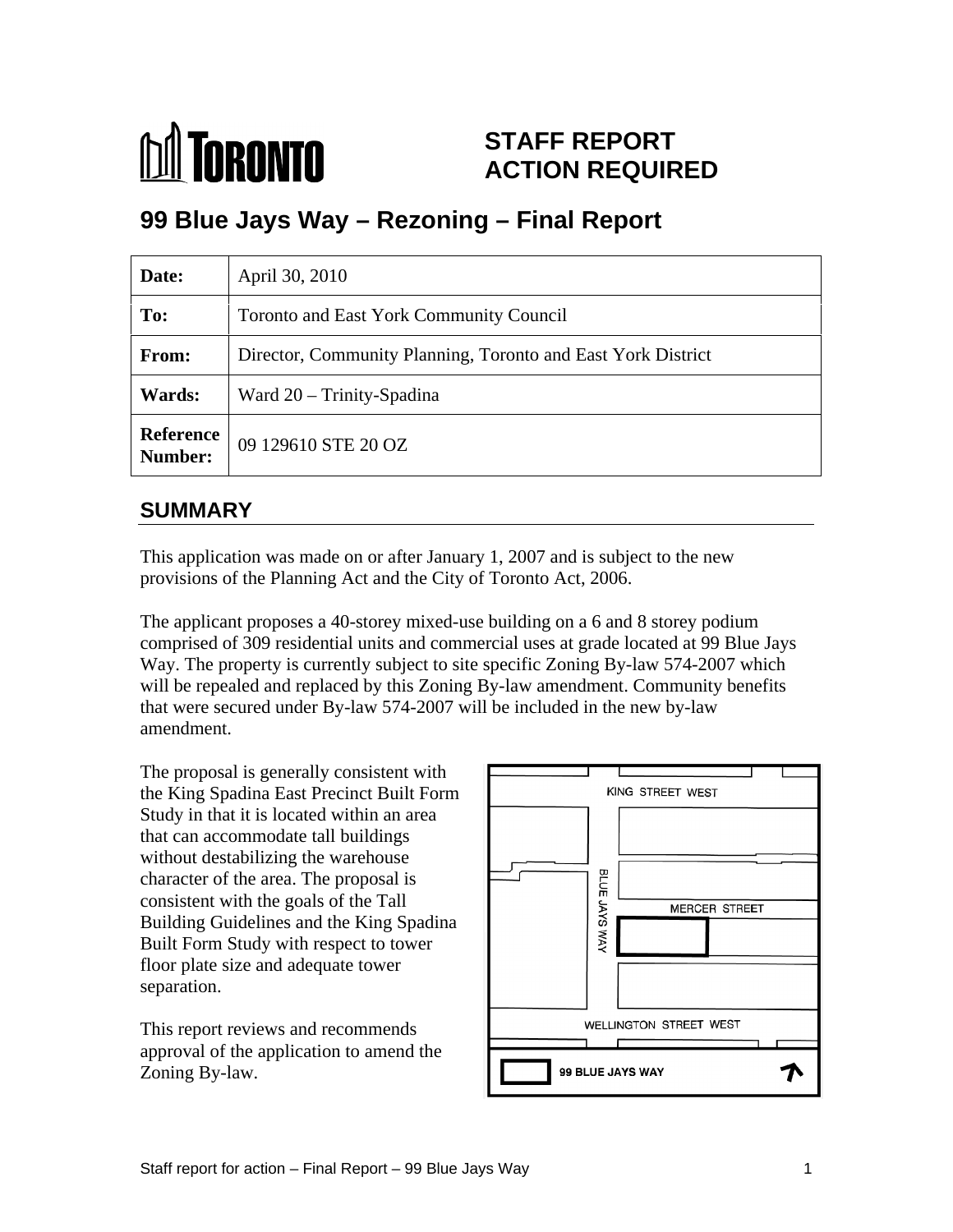#### **RECOMMENDATIONS**

#### **The City Planning Division recommends that:**

- 1. City Council repeal site specific Zoning By-law 574-2007 for 99 Blue Jays Way.
- 2. City Council amend Zoning By-law 438-86, for the lands at 99 Blue Jays Way substantially in accordance with the draft Zoning By-law Amendment to be available at the May 25, 2010 Toronto and East York Community Council meeting.
- 3. City Council authorize the City Solicitor to make such stylistic and technical changes to the draft Zoning By-law Amendment as may be required.
- 4. Before introducing the necessary Bills to City Council for enactment, City Concil require the owner to enter into an Agreement pursuant to Section 37 of the Planning Act satisfactory to the Chief Planner and Executive Director, City Planning Division, and the City Solicitor, such agreement to be registered on title to the lands in a manner satisfactory to the City Solicitor, to secure the following facilities, services and matters:
	- a. An indexed cash contribution of \$1,200,000.00 payable to the City of Toronto prior to the issuance of the first above-grade building permit of which 10% will be allocated to affordable housing in Ward 20, and the remainder for the provision of one or more of the following:
		- streetscape improvements to John Street and Mercer Street;
		- park improvements to Clarence Square Park;
		- Heritage Conservation District Studies in the King Spadina East Precinct and/or design and development supporting the John Street streetscape project.
	- b. A public art contribution in accordance with the Percent for Public Art Program for a value not less than one percent of the gross construction cost.

The following matters are also recommended to be secured in the Section 37 Agreement as a legal convenience to support development:

c. The owner shall provide a minimum of ten percent (10%) of the residential units in the building having at least three bedrooms, or be convertible to three or more bedrooms.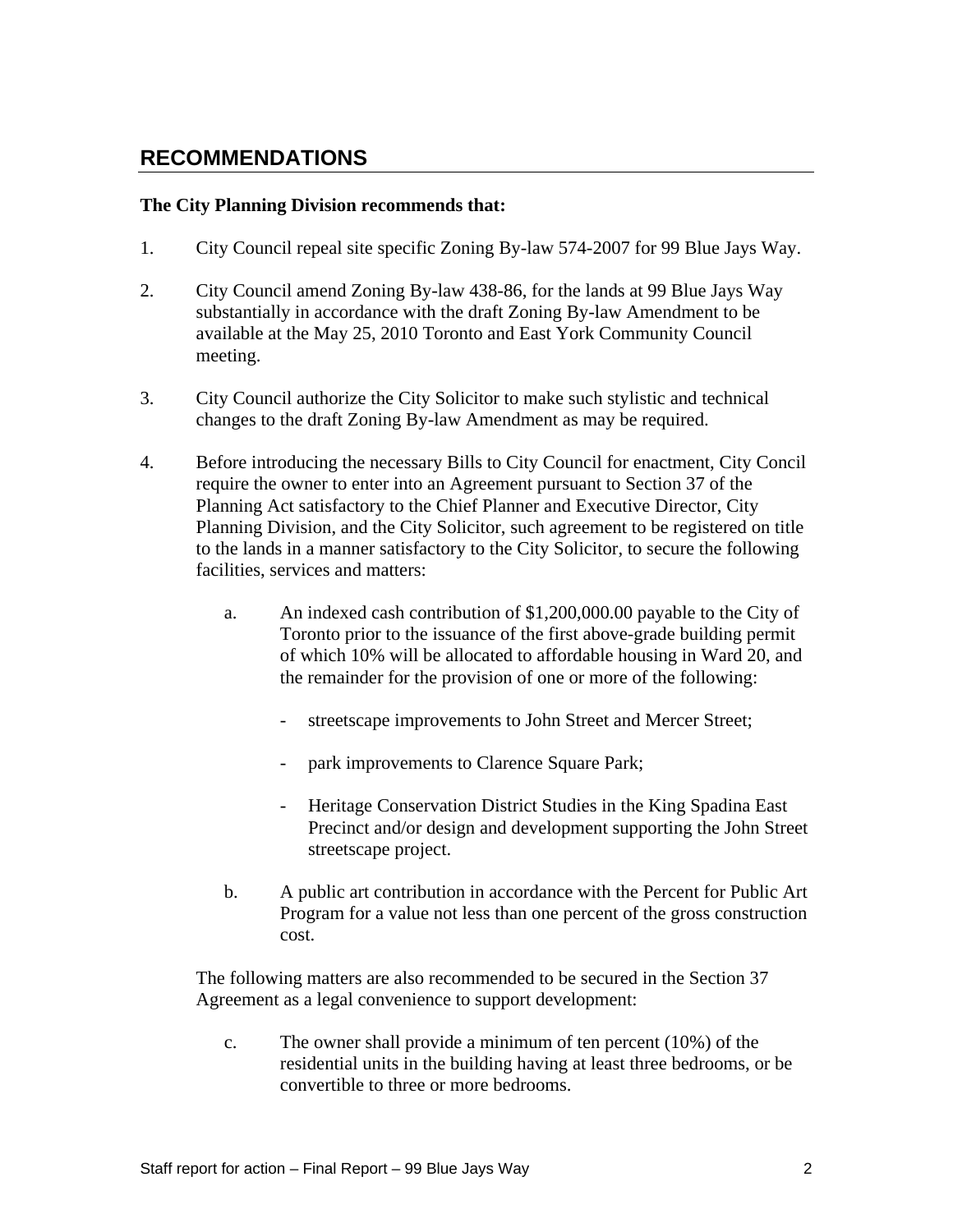- d. Architectural plans, elevations and landscaping including 1:50 elevations will be secured to the satisfaction of the Chief Planner and Executive Director, City Planning Division, and the owner will be required to, in conjunction with the Site Plan Application, submit 1:50 scale drawings in conformity with this requirement for the podium.
- e. The owner shall incorporate in the construction of the building, and thereafter maintain, exterior building and landscape materials to the satisfaction of the Chief Planner and Executive Director, City Planning Division.
- f. The owner shall be encouraged to build in conformity with the Green Development Standard Checklist on file with the Chief Planner and Executive Director of City Planning Division, date-stamped May 27, 2009.
- g. The owner shall provide and maintain in good order and operation an irrigation system, at the applicant's expense, for proposed trees within the public road allowances, including an automatic timer, designed to be water efficient by a Certified Landscape Irrigation Auditor (CLIA) and constructed with a back flow preventer to the satisfaction of the Executive Director, Technical Services.
- h. The owner shall submit at a wind study completed by a qualified wind consultant in conjunction with the Site Plan Application and implement all wind mitigation measures recommended by the report.

#### **Financial Impact**

The recommendations in this report have no financial impact.

#### **DECISION HISTORY**

#### **King-Spadina Built Form Review**

In 2005, a review of the King-Spadina Secondary Plan was initiated by Council to evaluate specific matters related to entertainment uses in the area, community infrastructure, built form policies and the policies related to the public realm. In September 2006, City Council enacted amendments to the King-Spadina Secondary Plan and RA zoning to update the planning framework for the Plan area which resulted in Official Plan Amendment 921-2006 and Zoning By-law Amendment 922-2006. The amendments to the Secondary Plan refined certain policies and updated maps to reinforce the original intent of the Plan to protect and enhance the area's unique physical attributes and heritage warehouse character. A new policy 3.7 provides criteria for considering tall buildings in certain parts of the East Precinct, which include stepbacks above the base building and a requirement to not export facing distance constraints onto adjacent sites. The Zoning By-law amendment includes a provision that permits an additional 5 metres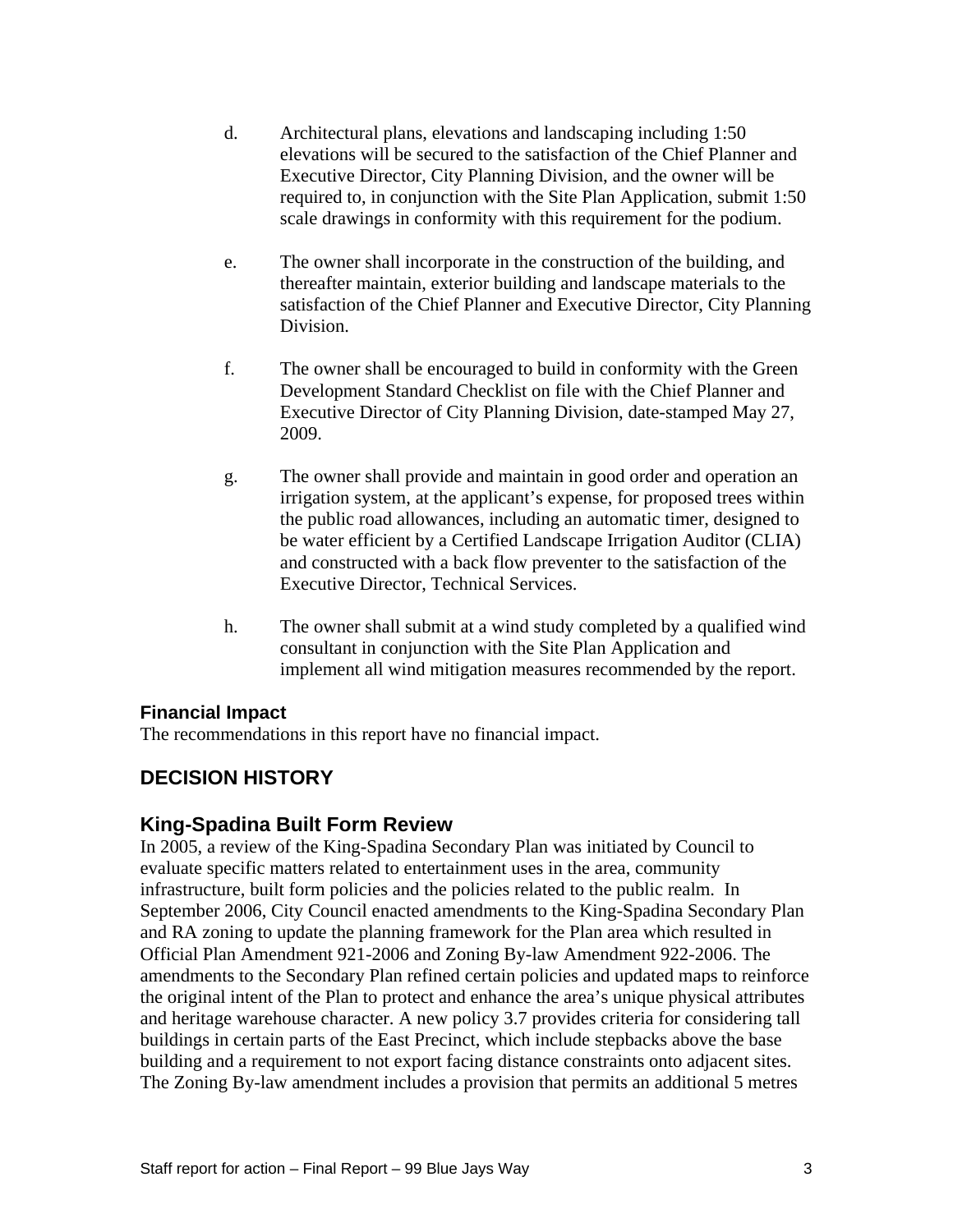of building height, including mechanicals, subject to the mechanicals being wrapped and falling within a 45 degree angular plane from the street, for a total height of 35m.

These amendments are currently under appeal to the Ontario Municipal Board by some area owners and developers. A series of pre-hearing conferences have resulted in many appeals being withdrawn or settled.

#### **Site-Specific Zoning By-law**

In November 2005, the applicant submitted a Zoning By-law Amendment application to permit the proposed development of the subject property with a 27-storey (92.9 metre) mixed-use building. In May 2007, City Council passed site-specific By-law 574-2007 permitting the subject property to be redeveloped with a 20-storey (63.75 metre) mixed use residential building with commercial uses on the lower levels.

#### **King-Spadina East Precinct Built Form Study**

In April 2008, Council directed staff to undertake a further study of the built form in the East Precinct of the King-Spadina Secondary Plan Area, in response to the large number of applications that continued to challenge the planning framework of the area. This study recognizes areas within the East Precinct, which have been identified as Second Tier height areas, that can accommodate more height than currently permitted as-of-right, subject to meeting the criteria for development as set out in the King-Spadina Secondary Plan, the 2006 King-Spadina Urban Design Guidelines and the City's Tall Building Guidelines, and providing an appropriate Section 37 contribution. Any proposal seeking a Second Tier height beyond the current zoning permission of 30 m plus 5 m for mechanical will be required to undergo a rezoning process. This framework was endorsed by Toronto and East York Community Council at its meeting of September 15, 2009. The subject site is within a Second Tier height area where staff has identified the potential for some additional height, although not to the extent requested by this applicant.

Further work by staff will involve preparation of detailed guidelines regarding urban design, built form and performance criteria to guide future development, and the development of a revised Secondary Plan and Zoning By-law for the King-Spadina East Precinct.

## **Pre-Application Consultation**

A pre-application consultation meeting was held with the applicant to discuss complete application submission requirements.

#### **ISSUE BACKGROUND**

#### **Proposal**

The applicant proposes the development of a 40 storey mixed-use building (136 metres). The first eight floors (23.80 metres) of the building will be the podium or base component. The building will be comprised of mechanical uses on floors 40 and 41,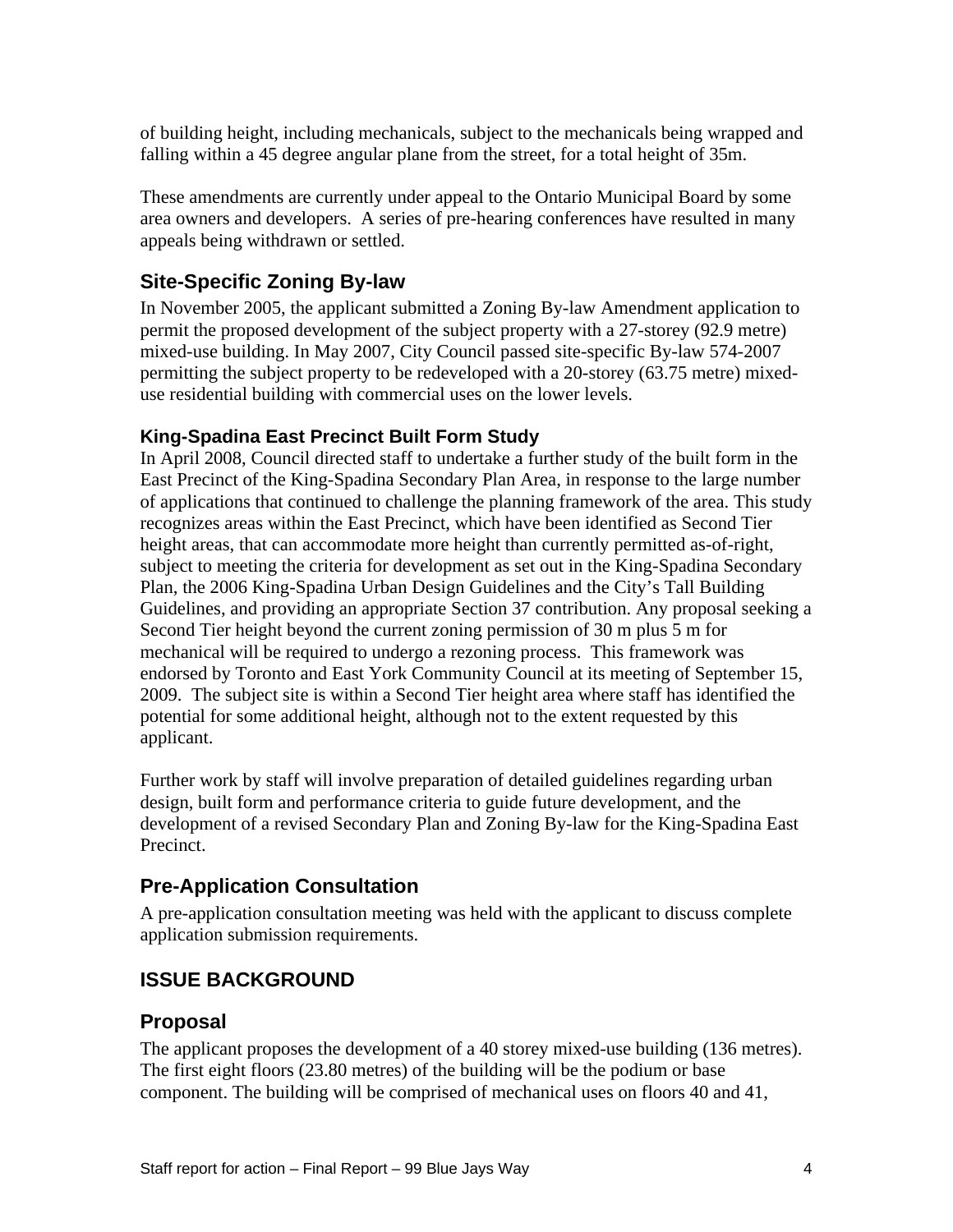residential dwelling units on floors 3 to 40, and commercial and office uses on the  $1<sup>st</sup>$  and  $2<sup>nd</sup>$  floors.  $2<sup>nd</sup>$  floors. nd floors.

The proposed total gross floor area of the development is 29,038.09 square metres, of which the residential floor area is 27,008.09 square metres and the commercial/office floor area is 999.9 square metres, resulting in a floor space index of 20.43. The unit breakdown consists of 28 studio residential dwelling units, 164 one-bedroom units, 86 two-bedroom units, and 31 three-bedroom units. A total of 101 vehicle parking spaces (14 visitor, 2 non-residential, and 85 resident parking spaces) and 200 bicycle parking spaces are proposed (see Attachment 4 – Application Data Sheet).

#### **Site and Surrounding Area**

The site is located on the east side of Blue Jays Way on the south-east corner of Blue Jays Way and Mercer Street. The site has a frontage of 24.62 metres on Blue Jays Way and 57.79 metres on Mercer Street and an overall site area of 1,422.79 square metres. There is a public lane that runs along the south edge of the site that will be used for servicing. The site is surrounded by the following uses:

- North: The northern edge of the site is defined by Mercer Street which has a right-of-way of 12.2 metres, opposite of which is a vacant lot currently used for surface parking. An application has been submitted for an Official Plan amendment and Zoning By-law Amendment to redevelop the site with two separate mixed-use buildings: one 47 storey (146.80 metres) building, and one 35 storey (110.70 metres) building. The Westinghouse Building at the south-east corner of King Street and Blue Jays Way (355 King Street West) supports commercial uses, is 6 storeys (approximately 24 metres) in height and is designated under the Ontario Heritage Act.
- South: The southern edge is defined by a public lane, opposite of which is the ICON condominium. The ICON buildings range in height from 12 storeys (approximately 35 metres) at Blue Jays Way, to 17 storeys (approximately 50 metres) mid-block, to 21 storeys (approximately 64 metres) at John Street.
- West: The western edge of the site is defined by Blue Jays Way, opposite of which is a mix of commercial and residential uses ranging in height from approximately 3 to 16 storeys. An application has been approved for a Zoning By-law Amendment to redevelop the existing Diesel Playhouse Theatre into a 137 metre mixed-use building incorporating the existing heritage façade. Directly south of the Diesel Playhouse is the Soho residential condominium and hotel which has a maximum height of approximately 50 metres at Blue Jays Way and Wellington Street West.
- East: The eastern edge of the site is bounded by a small lot currently used for parking beyond which is a 6 to 10 metre high commercial building which extends for most of the remainder of the block. To the northeast, on the north side of Mercer Street, is the La Germain Hotel.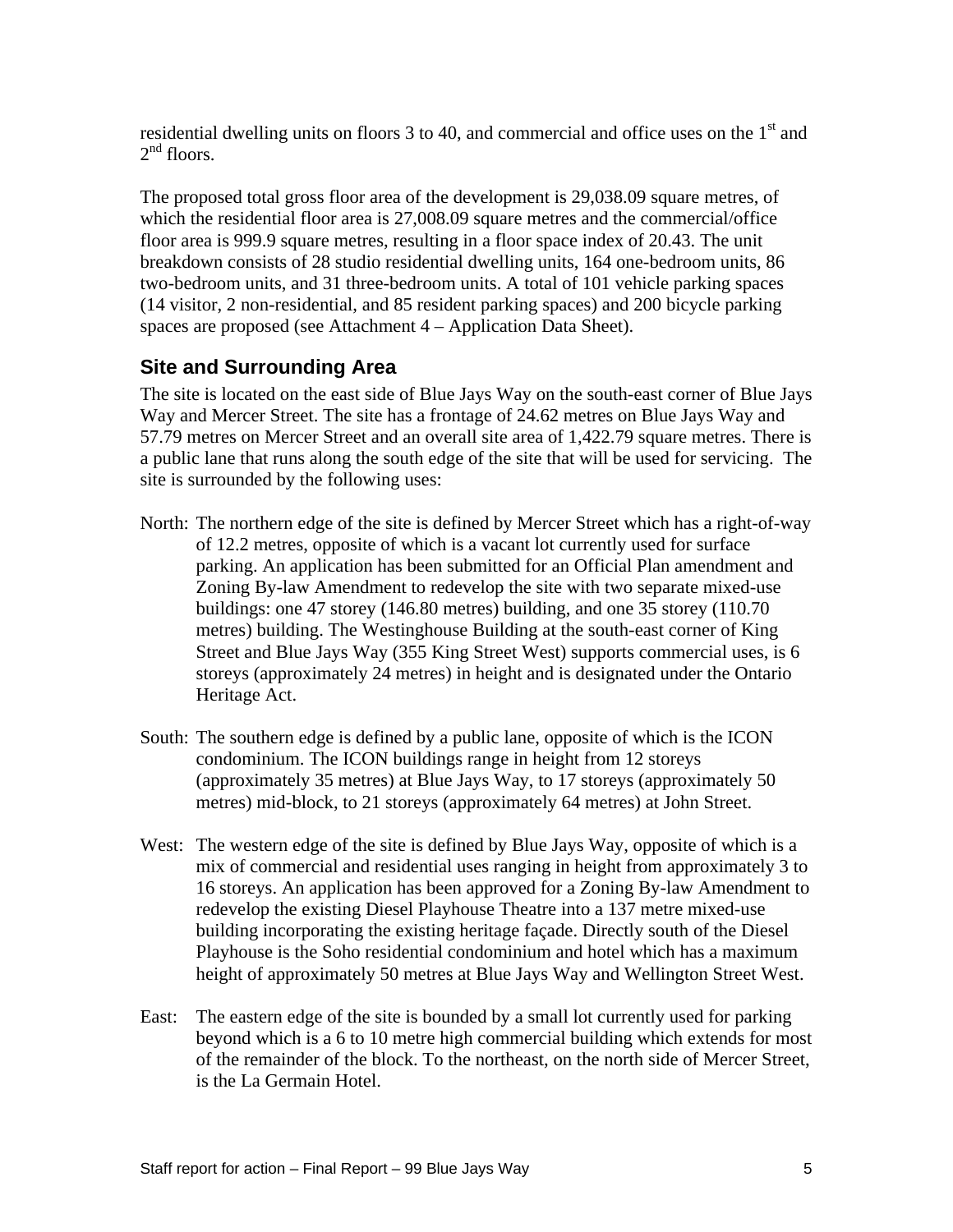#### **Provincial Policy Statement and Provincial Plans**

The Provincial Policy Statement (PPS) provides policy direction on matters of provincial interest related to land use planning and development. The PPS sets the policy foundation for regulating the development and use of land. The key objectives include: building strong communities; wise use and management of resources; and, protecting public health and safety. City Council's planning decisions are required to be consistent with the PPS.

The Growth Plan for the Greater Golden Horseshoe provides a framework for managing growth in the Greater Golden Horseshoe including: directions for where and how to grow; the provision of infrastructure to support growth; and protecting natural systems and cultivating a culture of conservation.

City Council's planning decisions are required by the Planning Act, to conform, or not conflict, with the Growth Plan for the Greater Golden Horseshoe

#### **Official Plan**

The site is designated Regeneration Area in the new City of Toronto Official Plan which permits the proposed residential and commercial uses. Chapter 6.16 of the new Official Plan contains the King-Spadina Secondary Plan. The King-Spadina Secondary Plan emphasizes the reinforcement of the characteristics and qualities of the area through special attention to built form and the public realm. In particular the policies of Section 3 – Built Form specify that new buildings will achieve a compatible relationship with their built form context through consideration of such matters as building height, massing, scale, setbacks, stepbacks, roof line and profile and architectural character and expression.

#### **King-Spadina Secondary Plan**

The subject site is located within the King-Spadina Secondary Plan area. The King- Spadina Secondary Plan (Chapter 6.16 of the Official Plan) provides a framework for reinvestment and development, the fundamental intent of which is to encourage reinvestment for a wide range of uses in the context of a consistent built form that relates to the historic building stock and the pattern of streets, lanes and parks.

In particular the policies of Section 3 – Built Form specify that new buildings will achieve a compatible relationship with their built form context through consideration of such matters of building height, massing, scale, setbacks, stepbacks, roof line and profile and architectural character and expression. The polices encourage buildings to be located along the street edge with lower levels providing public uses accessed from the street; encourage servicing and parking to be accessed form rear lanes; site new buildings for adequate light, view and privacy; compatibility with the built form context; provide appropriate proportional relationships to streets and open spaces; and minimize wind and shadow impacts on streets and open spaces.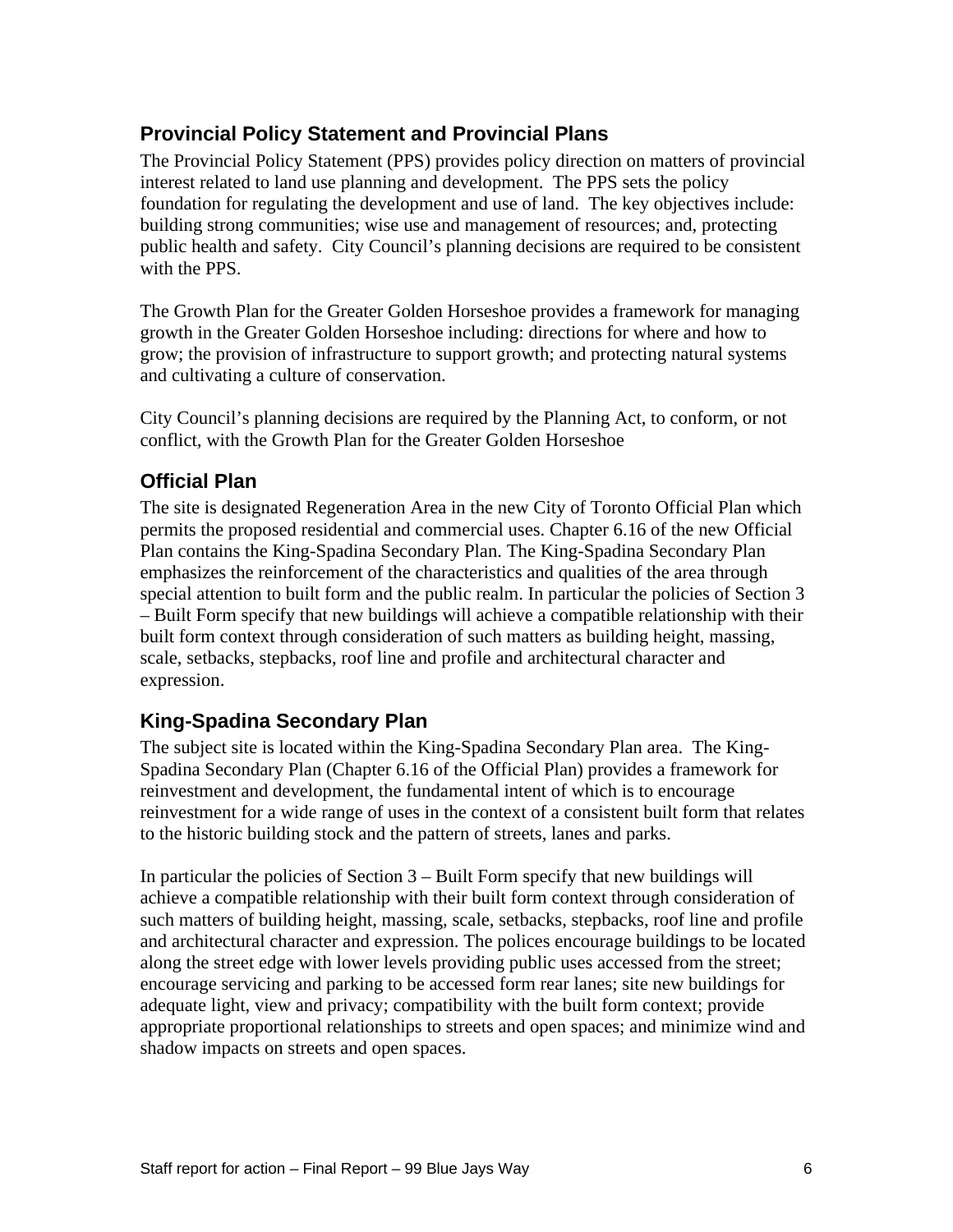The Urban Structure Plan identifies a number of north-south "Significant Streets". Blue Jays Way/Peter Street is identified as a smaller neighbourhood street with a distinctive character.

By-law 921-2006, which is under appeal to the Ontario Municipal Board, proposed amendments to the King-Spadina Secondary Plan that are intended to further clarify and reinforce the fundamental intent of the Plan, re-emphasizing that new development should respond to the unique physical character of the area.

## **King-Spadina Urban Design Guidelines**

The King-Spadina Urban Design Guidelines (2004) support the implementation of the King-Spadina Secondary Plan. The Guidelines identify Blue Jays Way / Peter Street as a "Special Street". New buildings are to permit a 3-hour sunlight standard at mid-day between March and September to support the role of the street as a pedestrian route and a location for outdoor cafes and restaurants. The Guidelines also state that height and massing are to be based on prevailing building types in the area. Building articulation and fenestration is to be based on the articulation of historic buildings.

Updated King-Spadina Urban Design Guidelines were endorsed by Council in September 2006. The updated Guidelines uphold the previous characterization of Blue Jays Way as a smaller neighbourhood street with a distinctive character. The updated Guidelines also seek to evaluate tall buildings in terms of massing and height, and impacts on light, view, privacy, sunlight access and wind conditions, as well as ensuring that the potential for other sites appropriate for tall buildings to develop in a similar manner is maintained. The Guidelines also note that the Zoning-By-law's angular plane provisions to preserve sunlight on certain streets, including King Street, should be upheld. In addition, stepbacks between 3 and 9 m are encouraged so that tall portions of buildings do not overwhelm the street wall. In addition to these Guidelines, tall buildings are to be assessed in accordance with the City's Tall Building Design Guidelines, including guidelines for tower separation and sky view and shadow impacts.

## **City of Toronto Tall Building Guidelines**

The Tall Building Guidelines provide direction on matters including the scale of buildings, building floor plates and spatial separation. Key criteria in the Guidelines are minimum facing distances of 25 metres between towers in order to achieve appropriate light and privacy, minimum side and rear yard tower setbacks of 12.5 metres, and articulation of tower floorplates that are larger than 743 sq. m to break down the mass of the building.

## **King-Spadina East Precinct Built Form Study**

The findings of the King-Spadina East Precinct Built Form Study include the principle that heights decrease generally from east to west (University Avenue to Spadina Avenue), and from south to north (Front Street to Queen Street). Within this general height trend are areas of localized conditions. One of these localized areas is south of Adelaide Street to Front Street and west of Widmer Street, which contains the subject site. This is a Second Tier height area with the potential for additional height. Given the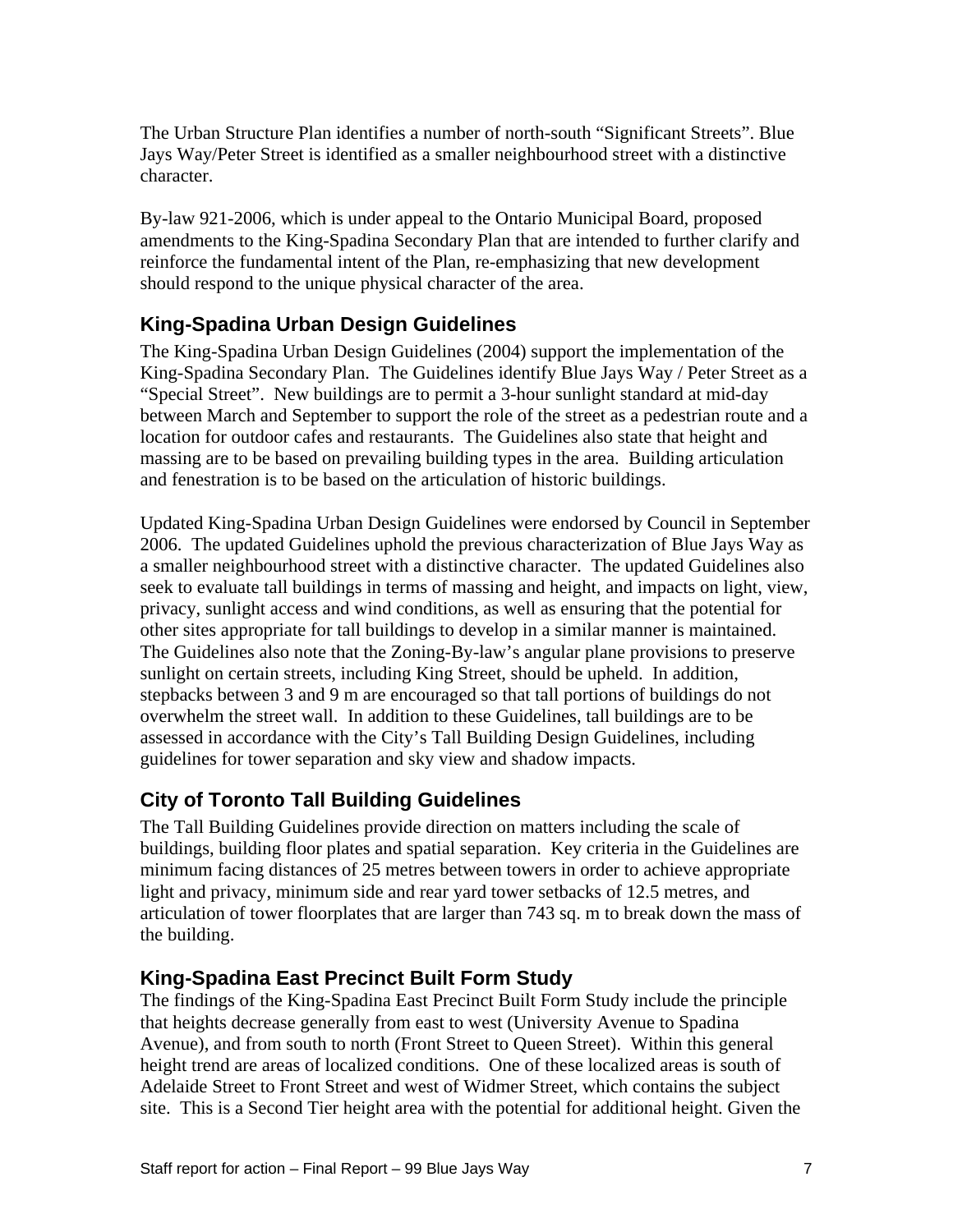local context of the site, including the approved development at 371-379 King Street West (119 m), 430 King Street West (123 m), and the Soho and Icon developments to the south (approx. 40-64 m), a Second Tier Height of up to 90 m may be appropriate, subject to meeting appropriate performance criteria including the objectives of the King-Spadina Secondary Plan, the 2006 King-Spadina Urban Design Guidelines and the City's Tall Building Guidelines, as well as providing an appropriate Section 37 contribution.

Additional considerations for this particular site include shadow impacts on King Street West, which has been identified as a sunlight street and is subject to angular plane provisions in Section 12(2)260 of Zoning By-law 438-86, shadow impacts on Blue Jays Way, which is subject to a 3-hour sunlight standard mid-day between March and September in the 2004 King-Spadina Urban Design Guidelines, and the visual impacts on the Restaurant Row portion of King Street West.

#### **Zoning**

The site is zoned Reinvestment Area (RA) by Zoning By-law 438-86, as amended by Bylaw 574-2007. The site specific Zoning By-law can be viewed at the following link:

<http://www.toronto.ca/legdocs/bylaws/2007/law0574.pdf>

The site specific Zoning By-law permits a maximum height of 63.75 (mechanical penthouse) and lower height restrictions on other portions of the lands. The site specific By-law also includes Section 37 requirements.

## **Site Plan Control**

The proposed development is subject to site plan approval. No site plan submission has been made.

#### **Reasons for the Application**

The applicant has submitted a Zoning By-law Amendment application to permit a building that exceeds the permitted maximum building height of 63.75 metres by 72.25 metres, resulting in a proposed building height of 136 metres. In addition, the proposed building does not comply with other lesser height restrictions that are in effect on the lands.

The built form policies of the King-Spadina Secondary Plan set out a policy framework that results in a built form and massing which is complementary to the historic physical fabric of the area. This built form generally results in a mid-rise building that reinforces the area's warehouse character. Provided the proposed development is found to be in compliance with the development criteria for the Regeneration Areas and the policies of the King-Spadina Secondary Plan, an Official Plan amendment will not be required.

#### **Community Consultation**

A community consultation meeting was held on September 29, 2009 at Metro Hall. Representatives from the ICON and Jefferson condominiums to the south of the subject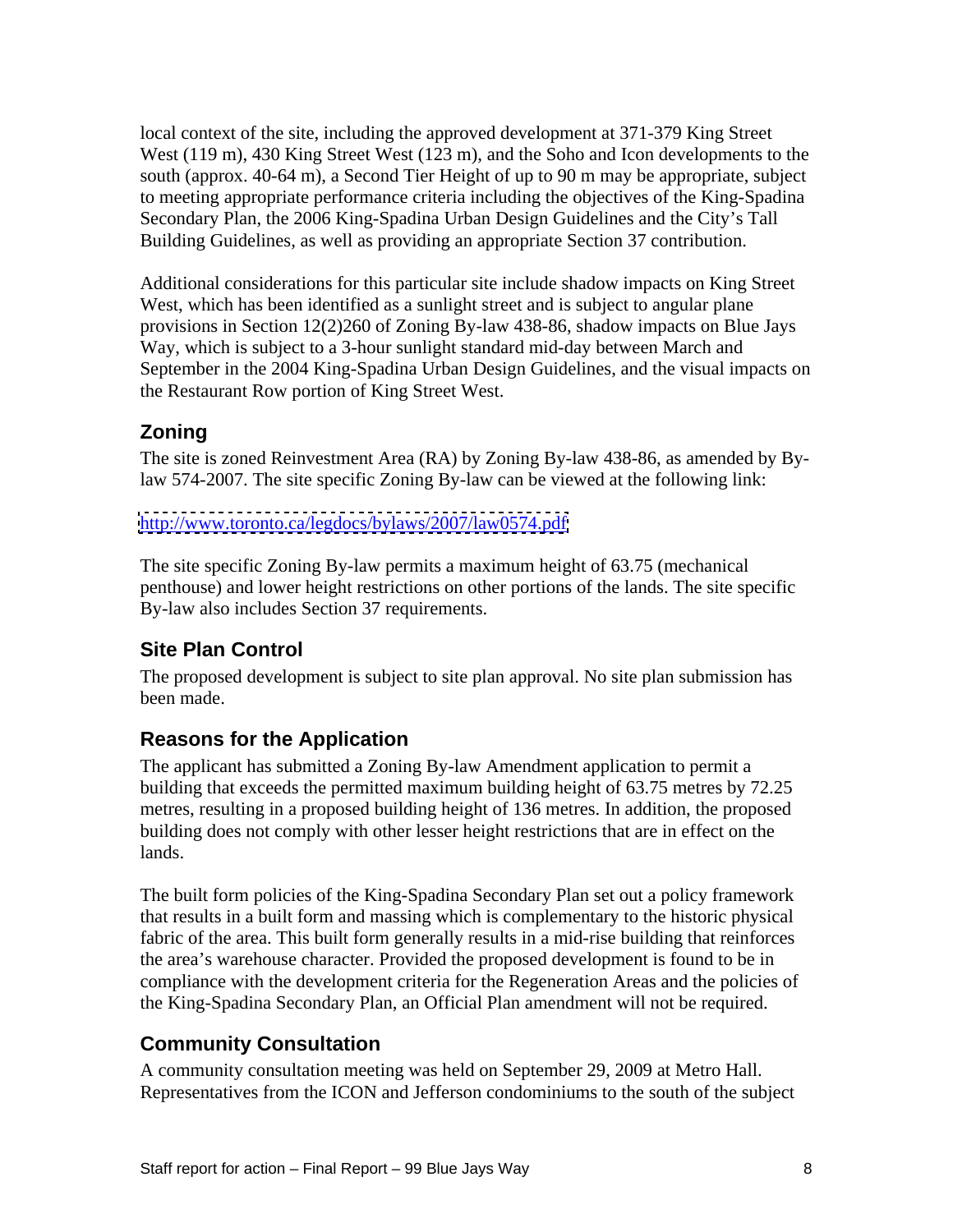property expressed concern about the height and whether the lane that separates the two properties has the capacity to serve both buildings. Residents also expressed a concern about the lack of open space amenities in the area.

## **Agency Circulation**

The application was circulated to all appropriate agencies and City divisions. Responses received have been used to assist in evaluating the application and to formulate appropriate by-law standards.

#### **COMMENTS**

#### **Provincial Policy Statement and Provincial Plans**

The proposal is consistent with the PPS by proposing intensification within a built-up urban area near higher-order transportation.

The proposal conforms and does not conflict with the Growth Plan for the Greater Golden Horseshoe by proposing intensification within the Dowtown which is identified as an Urban Growth Area.

#### **Land Use**

The proposed mix of residential and commercial uses is consistent with the land use permissions of the Official Plan, Secondary Plan and Zoning By-law. Any new site specific zoning by-law for the site will not permit an entertainment facility use on the site.

#### **Height**

The proposed 136 metre height is acceptable for the area given the emerging context of new development projects.

Staff acknowledge that the local context of this proposal has changed since the 2007 approval of a 63.75 metre building. The tallest approved buildings in the immediate vicinity are 137 metres (56 Blue Jays Way), 119.5 metres (371-379 King Street West), 111 metres (60 John Street), and 123 metres (430 King Street West). In addition, the King-Spadina East Precinct Built Form Study acknowledges that additional height could be contemplated south of King Street subject to mitigating shadow impacts, and the visual effects of height on the character of King Street West, particularly on the "Restaurant Row" area between Blue Jays Way and John Street. The site is within a Second Tier height area of 90 metre as identified in the Built Form Study. The proposed height of 136 metres is higher than the Second Tier height. This pierces the recommended limit to a degree that is consistent with other recent approvals, which, by achieving other built form objectives, have been permitted to exceed the Second Tier by approximately 20-30 percent and are on sites that can appropriately accommodate the increase.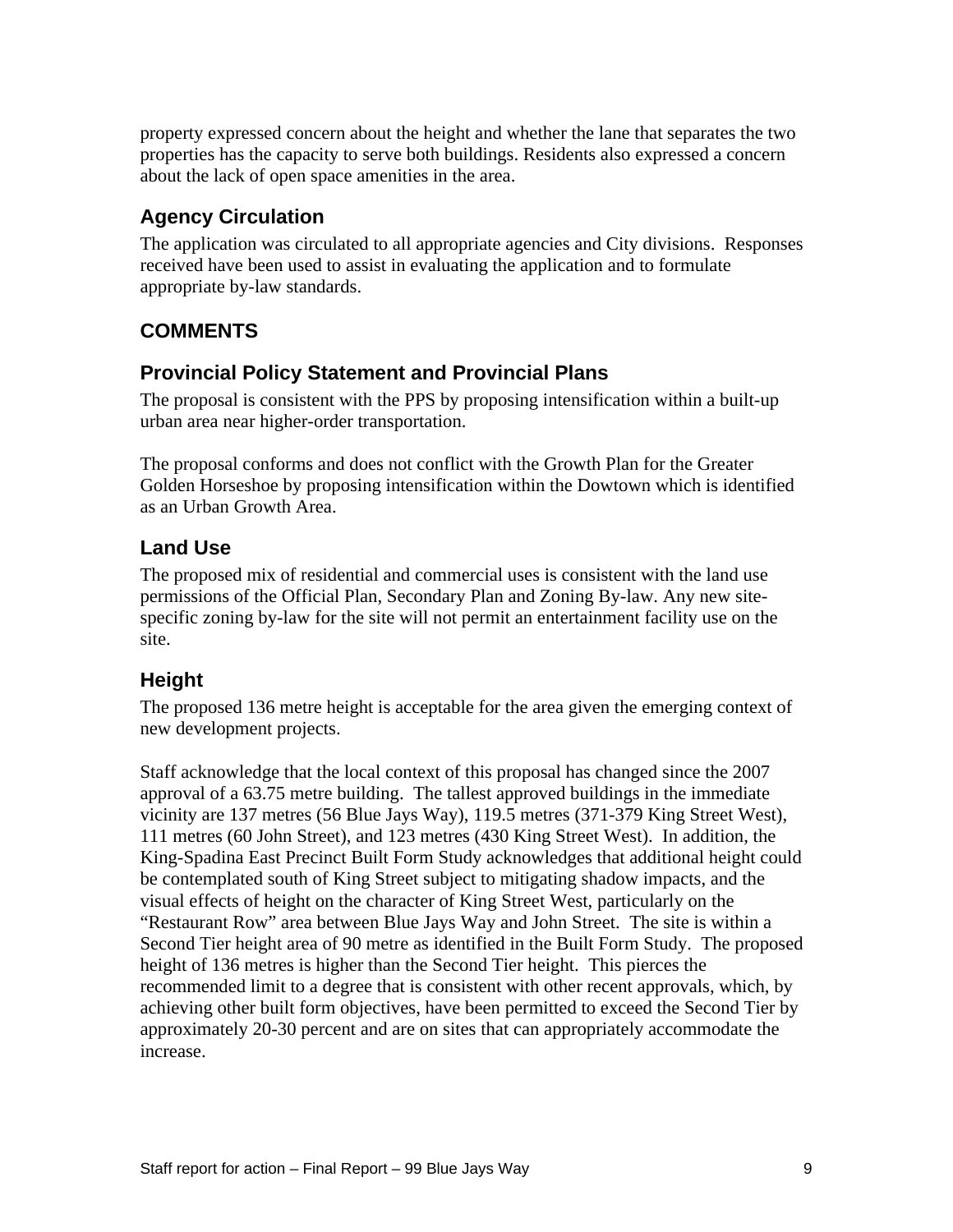#### **Massing**

The proposal consists of a 40-storey tower on a 6 and 8-storey podium. The podium has not changes since the previous proposal and retains the design elements that contribute to the warehouse character of the area. The tower floor plate is approximately 656 square metres which is consistent with the Tall Building Guidelines. In addition, the tower achieves a 12.5 metre step back on the east and west elevations consistent with the Tall Building Guidelines. Overall, staff is satisfied with the massing of the proposal.

#### **Shadow Impacts**

The site is located south of King Street West which has a height limit of 30 metres and a 44 degree angular plane from the street line at the 16 metre height level. The purpose of the angular plane is to minimize shadow impacts and ensure sky views at pedestrian level on King Street West. Approved projects in the area such as 371-379 King Street West (M5V) and 56 Blue Jays Way have introduced shadow impact upon on the public realm of King Street West. Shadow studies submitted by the applicant show that the increase in shadow created by the proposal is absorbed by the shadow impact created by other approved projects in the immediate vicinity of the property.

#### **Traffic Impact, Access, Parking**

The Traffic Impact Study submitted by the applicant was satisfactory to Technical Services staff.

Loading and access to below-grade parking is located at the south side of the property from the lane that runs parallel to Mercer Street. Residential drop-off is located on the property via a driveway off Mercer Street. This arrangement is satisfactory to Technical Services staff.

Technical Services is satisfied with the proposed parking supply as it is consistent with the minimum residential parking ratios approved at 56 Blue Jays Way and 371 King Street West. Proposed loading arrangements require refinement in order to comply with the Zoning By-law requirements. Alternately, the applicant will be required to provide justification for the proposed loading arrangement. This will be resolved during the Site Plan review process.

## **Servicing**

The Functional Servicing Report provided by the applicant has been generally accepted by Technical Services staff with the exception of a requirement for fire hydrant testing.

## **Open Space/Parkland**

The Official Plan contains policies to ensure that Toronto's system of parks and open spaces are maintained, enhanced and expanded. Map 8B of the Toronto Official Plan shows local parkland provisions across the City. The lands which are the subject of this application are in an area with 0.43 to 0.78 hectares of local parkland per 1,000 people. The site is in the second lowest quintile of current provision of parkland. The site is in a parkland priority area, as per Alternative Parkland Dedication By-law 1420-2007.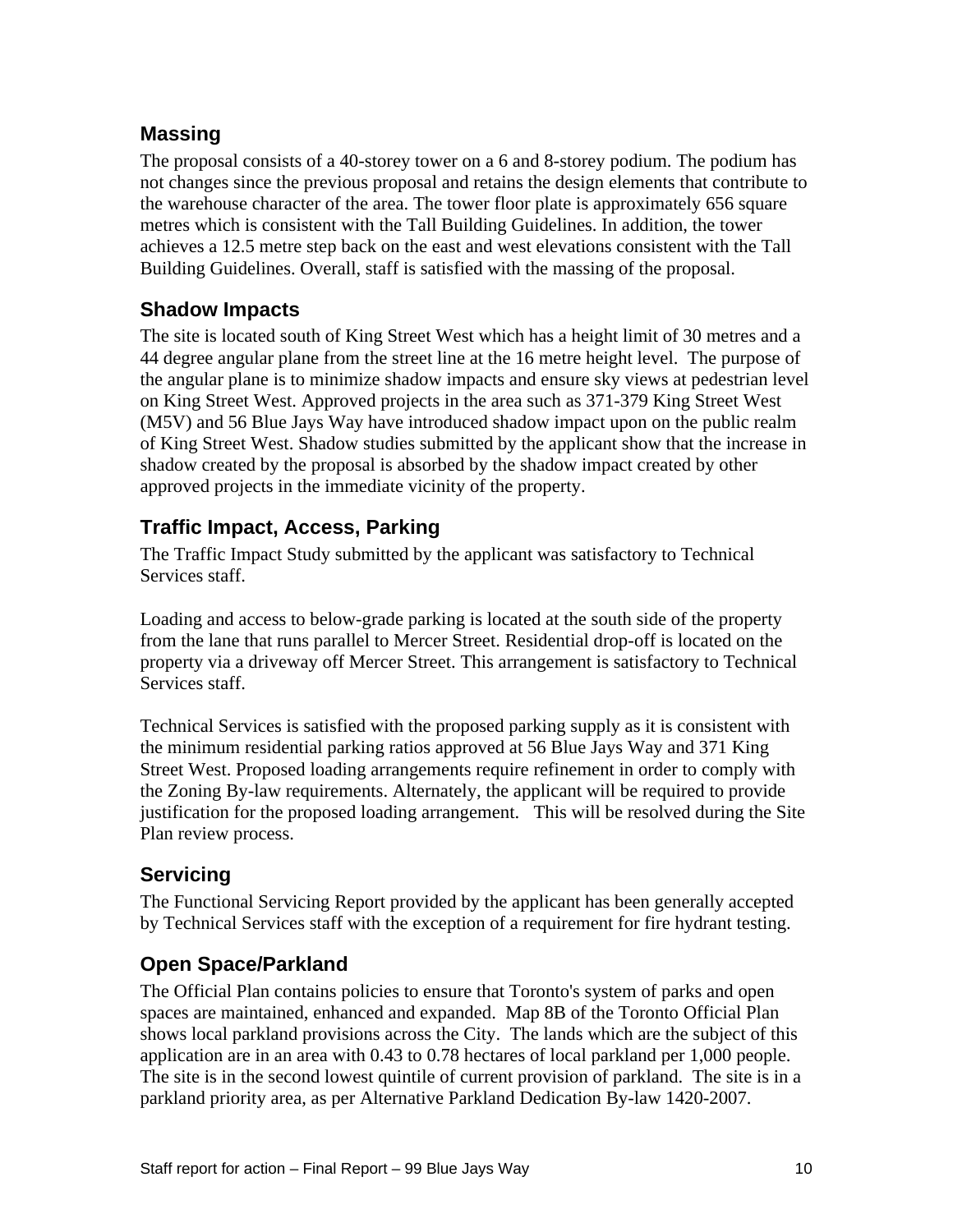The application proposes 309 residential units on a total site area of 0.1420 hectares (1,421 square metres). At the alternative rate of 0.4 hectares per 300 units specified in By-law 1420-2007, the parkland dedication would be 0.412 hectares (4,120 square metres). However, a cap of 10% applies and hence the parkland dedication for the development would be 0.0142 hectares (142 square metres). The non residential component of the development would be subject to a 2% parkland dedication requirement under Chapter 165 of the former City of Toronto Municipal Code.

The applicant proposed to satisfy the parkland dedication requirement through cash-inlieu. This is appropriate as an on-site parkland dedication requirement of 0.0142 hectares (142 square metres) would not be of a useable size and the site would have been encumbered with below grade parking. The actual amount of cash-in-lieu to be paid will be determined at the time of issuance of the building permit.

#### **Streetscape**

The Section 37 agreement will include a contribution for streetscape improvements to John Street and/or Mercer Street.

#### **Toronto Green Standard**

The applicant proposes to meet a number of the minimum recommended measures in the Toronto Green Standard. These will be secured through the Section 37 agreement.

#### **Section 37**

This development will reach a height beyond the Second Tier identified in the King Spadina East Precinct Built Form Study. In keeping with framework of the Built Form Study, the applicant will be expected to provide a high level of community benefits, which will assist in providing the facilities and services that this area requires to support increasingly intense development. The Section 37 benefits secured as part of this application are in addition to the benefits secured as part of the previous rezoning application (By-law 574-2007).

Before introducing the necessary Bills to City Council for enactment, require the owner to enter into an Agreement pursuant to Section 37 of the Planning Act satisfactory to the Chief Planner and Executive Director, City Planning Division, and the City Solicitor, such agreement to be registered on title to the lands in a manner satisfactory to the City Solicitor, to secure the following facilities, services and matters:

- a. An indexed cash contribution of \$1,200,000.00 payable to the City of Toronto prior to the issuance of the first building permit of which 10% will be allocated to affordable housing in Ward 20, and the remainder for the provision of one or more of the following:
	- streetscape improvements to John Street and Mercer Street;
	- park improvements to Clarence Square Park;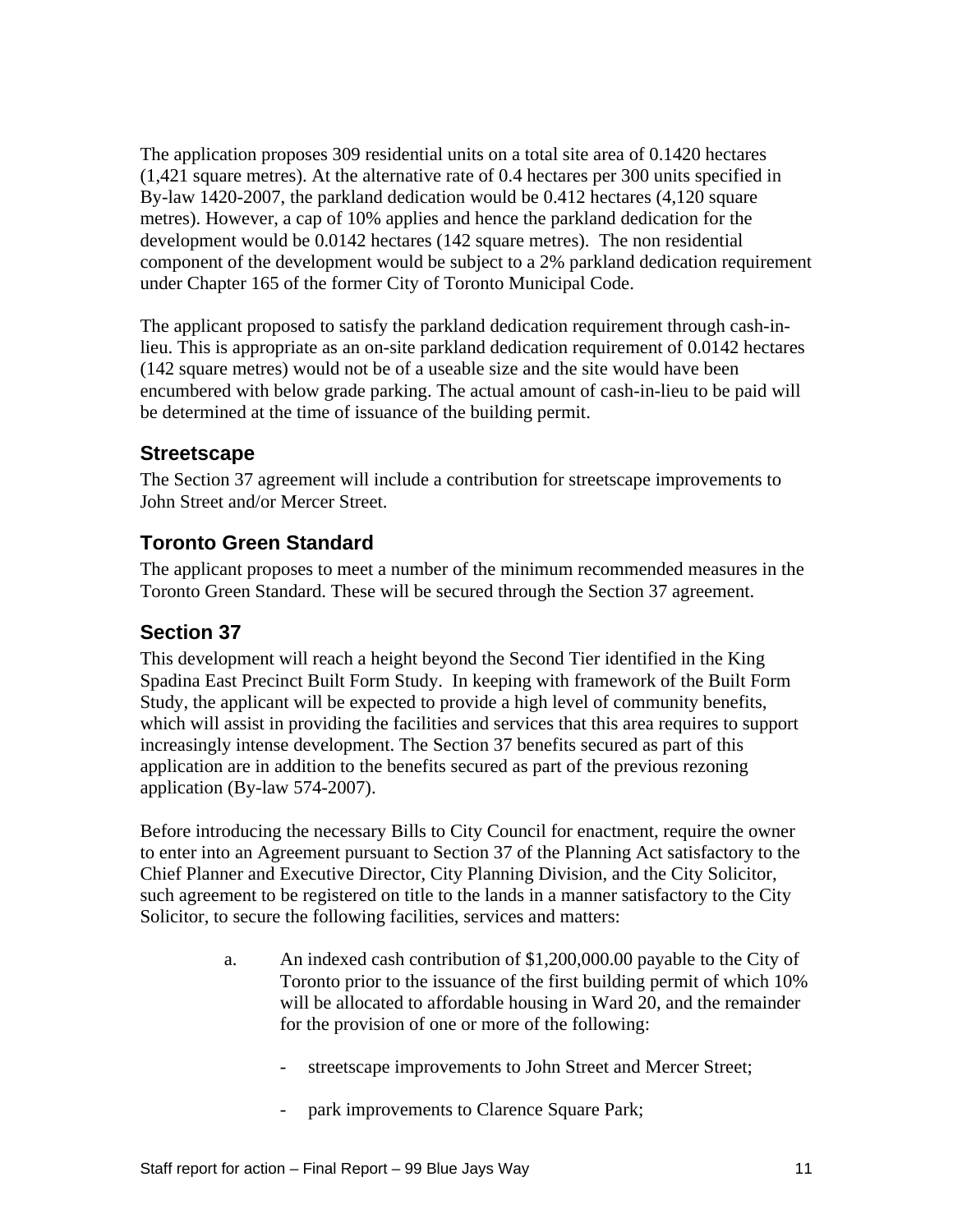- Heritage Conservation District Studies in the King Spadina East Precinct and/or design and development supporting the John Street streetscape project;
- b. A public art contribution in accordance with the Percent for Public Art Program for a value not less than one percent of the gross construction cost;

The following matters are also recommended to be secured in the Section 37 Agreement as a legal convenience to support development:

- c. The owner shall provide a minimum of ten percent (10%) of the residential units in the building having at least three bedrooms, or be convertible to three or more bedrooms;
- d. Architectural plans, elevations and landscaping including 1:50 elevations will be secured to the satisfaction of the Chief Planner and Executive Director, City Planning Division, and the owner will be required to, in conjunction with each Site Plan Application submit 1:50 scale drawings in conformity with this requirement for the podium;
- e. The owner shall incorporate in the construction of the building, and thereafter, maintain exterior building and landscape materials to the satisfaction of the Chief Planner and Executive Director;
- f. The owner shall be encouraged to build in conformity with the Green Development Standard Checklist on file with the Chief Planner and Executive Director of City Planning Division, date-stamped May 27, 2009;
- g. The owner shall provide and maintain in good order and operation an irrigation system, at the applicant's expense, for proposed trees within the public road allowances, including an automatic timer, designed to be water efficient by a Certified Landscape Irrigation Auditor (CLIA) and constructed with a back flow preventer to the satisfaction of the Executive Director, Technical Services.
- h. The owner shall submit at a wind study completed by a qualified wind consultant in conjunction with the Site Plan Application and implement all wind mitigation measures recommended by the report.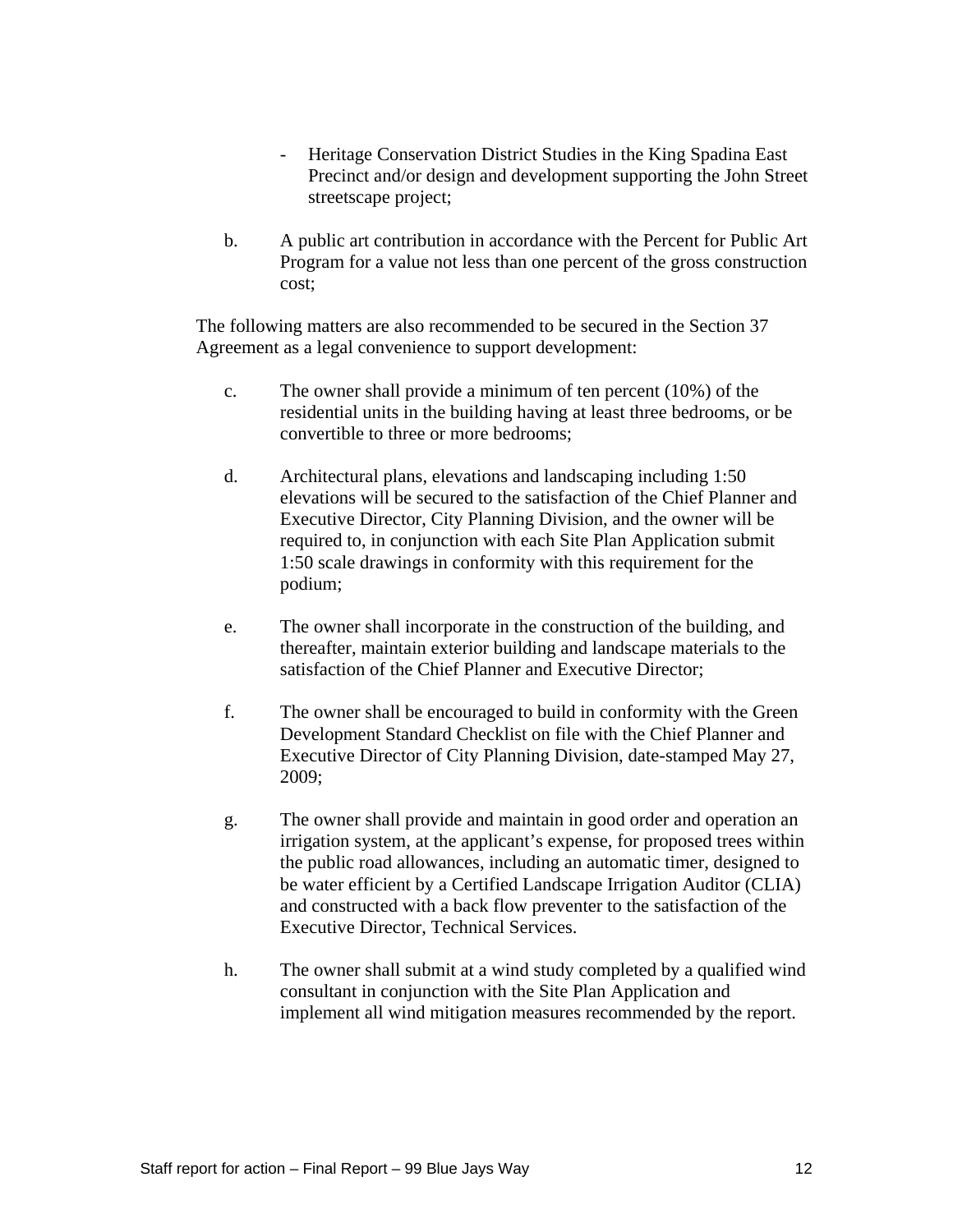#### **Development Charges**

It is estimated that the development charges for this project will be \$2,886,060.00. This is an estimate. The actual charge is assessed and collected upon issuance of the building permit.

#### **Conclusion**

Staff have analysed the proposal in the context of the King Spadina Built Form Study, the previous approval on the property, the OMB-approved 35-storey M5V development at 371-379 King Street northwest of the proposal, and other approvals and applications for tall buildings in the area such as 56 Blue Jays Way.<br>Staff have reviewed the revised proposal with regard to the approved and emerging

context of the area and the site's location within a Second Tier height area. The proposal meets the preferred maximum tower floor plate of 743 square metres (656 square metres provided) and provides the recommended separation between approved tall buildings and potential tall building applications in the immediate vicinity.

Overall, the project is acceptable within the intent of the policy framework and is consistent with the emerging context of the area.

#### **CONTACT**

Christopher Dunn, Community Planner Tel. No. (416) 397-4077 Fax No. (416) 392-1330 E-mail: cdunn@toronto.ca

## **SIGNATURE**

Raymond David, Director Community Planning, Toronto and East York District

(P:\2010\Cluster B\pln\teycc\13344832073.doc) - cc

## **ATTACHMENTS**

Attachment 1: Site Plan Attachment 2: Elevations Attachment 3: Zoning Attachment 4: Application Data Sheet Attachment 5: Draft Zoning By-law

 $\overline{\phantom{a}}$  , we are the contract of the contract of the contract of the contract of the contract of the contract of the contract of the contract of the contract of the contract of the contract of the contract of the cont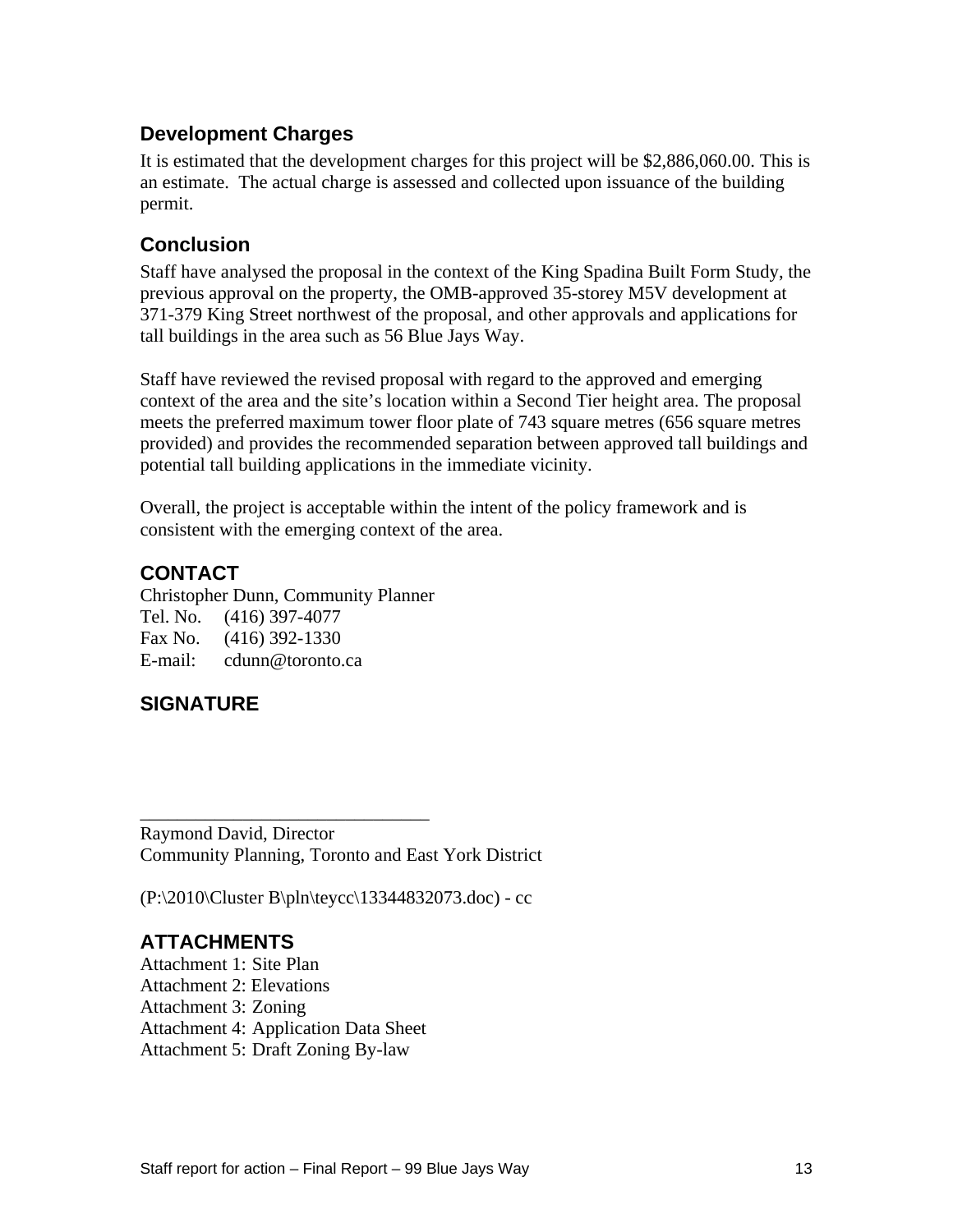

#### **Attachment 1: Site Plan**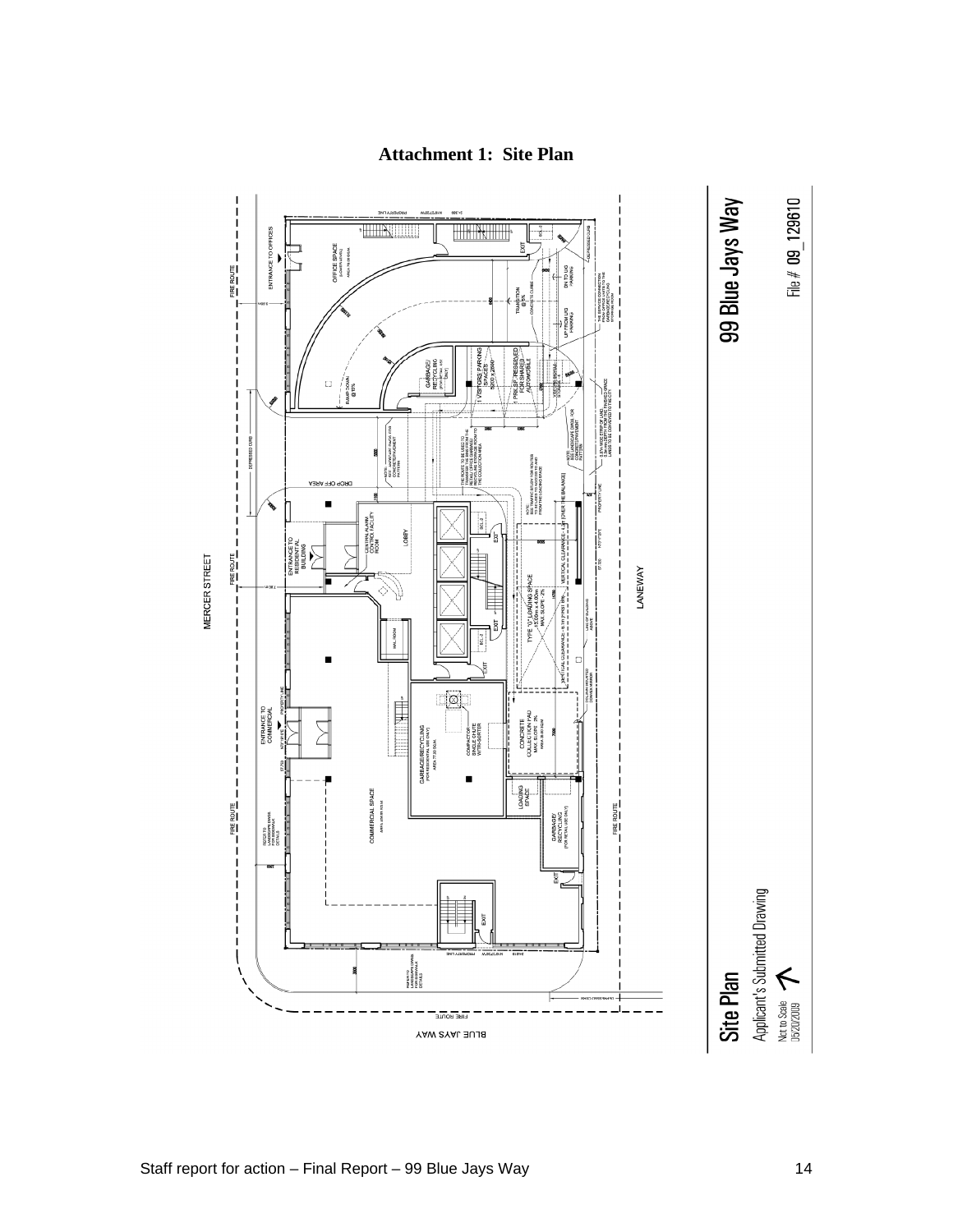**Attachment 2: Elevations**



**West Elevation** 

## **Elevations**

Applicant's Submitted Drawing

Not to Scale 05/03/2010

99 Blue Jays Way

File # 09\_129610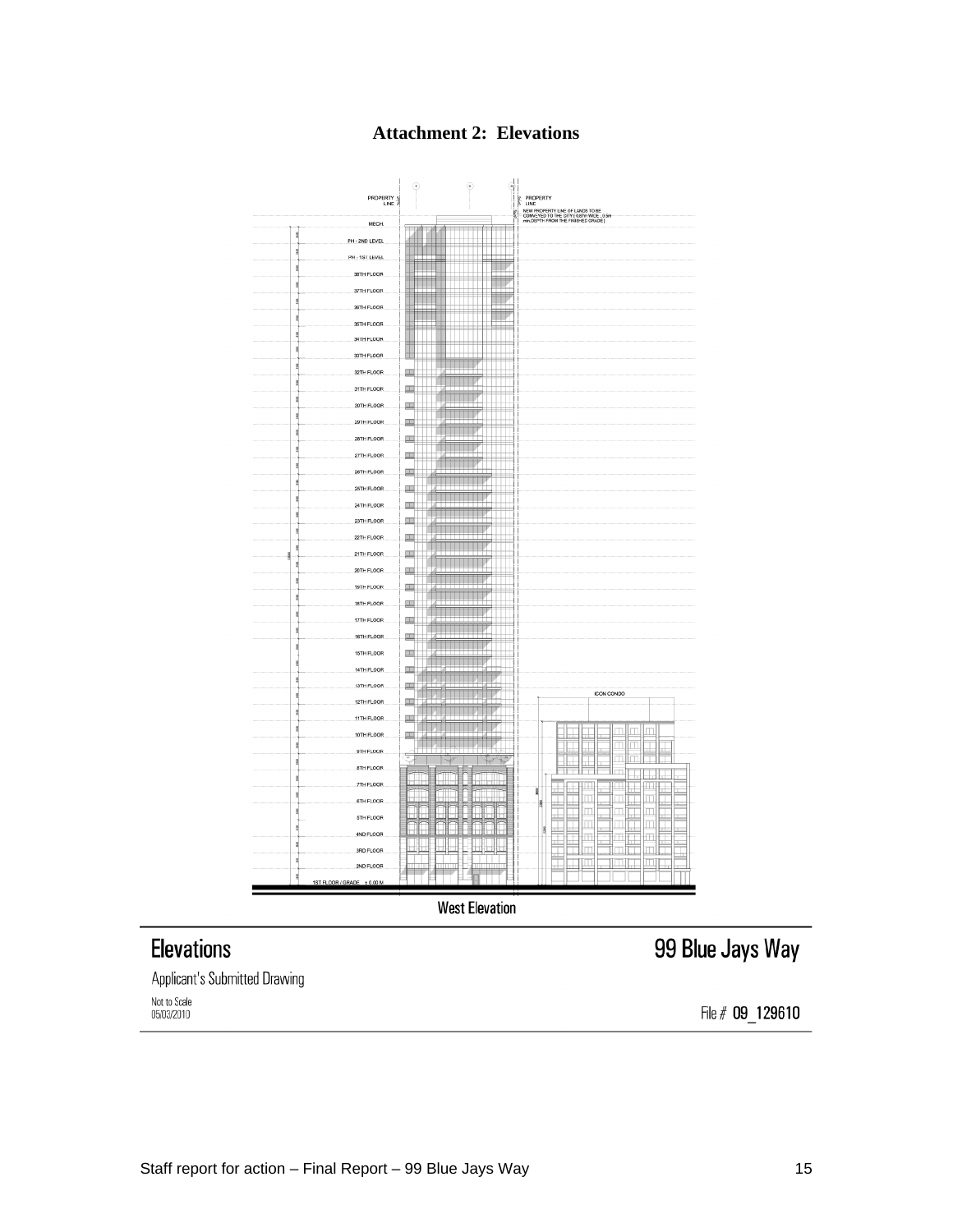|                          | ۰                               | $\circledast$          | ۰                                                     | ⊙                                          | $\circledast$                                                                                                                                                                                                                  |                            |                            |
|--------------------------|---------------------------------|------------------------|-------------------------------------------------------|--------------------------------------------|--------------------------------------------------------------------------------------------------------------------------------------------------------------------------------------------------------------------------------|----------------------------|----------------------------|
| PROPERTY                 |                                 |                        |                                                       |                                            |                                                                                                                                                                                                                                |                            | <b>PROPERTY</b>            |
|                          |                                 |                        |                                                       |                                            |                                                                                                                                                                                                                                |                            | MECH.                      |
| g.                       |                                 | $\overline{a}$         |                                                       | ∺<br><b>HERE</b>                           | ≞<br>÷<br>÷                                                                                                                                                                                                                    |                            | PH - 2ND LEVEL             |
| 30                       | 用                               |                        |                                                       |                                            |                                                                                                                                                                                                                                |                            | PH - 1ST LEVEL             |
| R                        |                                 |                        |                                                       | T                                          |                                                                                                                                                                                                                                |                            | 38TH FLOOR                 |
| ą                        | ₩<br>Щ                          |                        |                                                       |                                            |                                                                                                                                                                                                                                |                            | 37TH FLOOR                 |
| g                        | T                               |                        |                                                       |                                            | ÷                                                                                                                                                                                                                              |                            | 36TH FLOOR                 |
| ą                        |                                 |                        |                                                       |                                            | ŧ                                                                                                                                                                                                                              |                            | 35TH FLOOR                 |
| 3g                       | ₩                               |                        |                                                       |                                            | ŧ                                                                                                                                                                                                                              |                            | 34TH FLOOR                 |
| 9                        |                                 |                        |                                                       |                                            |                                                                                                                                                                                                                                |                            | 33TH FLOOR                 |
| 휯                        | 므                               |                        | Ħ                                                     |                                            |                                                                                                                                                                                                                                |                            | 32TH FLOOR                 |
| 휯                        | 므                               |                        | ш                                                     |                                            |                                                                                                                                                                                                                                |                            | 31TH FLOOR                 |
| $\frac{8}{2}$            | 프                               |                        | ₩                                                     |                                            | ㅡ                                                                                                                                                                                                                              |                            | 30TH FLOOR                 |
| SR.                      | 戸                               |                        | ≒                                                     |                                            |                                                                                                                                                                                                                                |                            | 29TH FLOOR                 |
| 38X                      | ᆖ                               |                        |                                                       |                                            |                                                                                                                                                                                                                                |                            | 28TH FLOOR                 |
| R                        | ≕                               | ⊞≒                     | K<br>Щ                                                |                                            | ш                                                                                                                                                                                                                              |                            | 27TH FLOOR                 |
| 9)                       | 므                               |                        | ш                                                     |                                            |                                                                                                                                                                                                                                |                            | 26TH FLOOR                 |
| 30                       | ⊞<br>.                          |                        |                                                       |                                            |                                                                                                                                                                                                                                |                            | 25TH FLOOR                 |
| $\frac{8}{3}$            | $\frac{1}{\sqrt{2}}$            |                        |                                                       |                                            | 므                                                                                                                                                                                                                              |                            | 24TH FLOOR                 |
| 3K                       | ▣                               | ♦                      |                                                       | ▆▙▏▏▏                                      |                                                                                                                                                                                                                                |                            | 23TH FLOOR                 |
| \$                       |                                 |                        | ш                                                     | ш<br>al de la                              |                                                                                                                                                                                                                                |                            | 22TH FLOOR                 |
| 8<br>3800                | 프                               | <b>The Second</b>      | X Hilli                                               |                                            |                                                                                                                                                                                                                                |                            | 21TH FLOOR                 |
| 8                        | ≞                               | Ħ                      | <b>_____</b>                                          | $\blacksquare$                             | HIT P                                                                                                                                                                                                                          |                            | 20TH FLOOR                 |
| 30                       | —                               |                        |                                                       |                                            |                                                                                                                                                                                                                                |                            | 19TH FLOOR                 |
| \$                       | 므                               | ◥                      |                                                       | HH.                                        |                                                                                                                                                                                                                                |                            | 18TH FLOOR                 |
| 9                        | 프<br>$\pm$                      | w                      |                                                       |                                            |                                                                                                                                                                                                                                |                            | 17TH FLOOR                 |
| 30                       | 4111111                         | ₩                      | ш<br>w                                                | ш<br>ans i i i i i i i                     | щ                                                                                                                                                                                                                              |                            | 16TH FLOOR                 |
| $\frac{30}{2}$           | ≞<br>$\overline{a}$             | $\overline{a}$<br>---- |                                                       | $\blacksquare$                             |                                                                                                                                                                                                                                |                            | 15TH FLOOR                 |
| 횣                        | ш<br>프<br>Ħ                     |                        | NE LE NE                                              | ---                                        |                                                                                                                                                                                                                                |                            | 14TH FLOOR                 |
| ę                        | 므<br>$\overline{\mathbb{H}}$ in |                        |                                                       | H                                          |                                                                                                                                                                                                                                |                            | 13TH FLOOR                 |
| R.                       | 므                               |                        |                                                       |                                            |                                                                                                                                                                                                                                |                            | 12TH FLOOR                 |
| $\frac{3}{2}$            | 里<br>$\pm$ $\pm$                |                        | <b>Contract Contract Contract Contract</b><br>ш<br>۸m | <b>Contract Contract Contract Contract</b> | ц                                                                                                                                                                                                                              |                            | <b>11TH FLOOR</b>          |
| $\frac{8}{30}$           | 쁘<br>$\overline{a}$             |                        | Ī<br>۸m<br>≕                                          |                                            | and the second second second second second second second second second second second second second second second second second second second second second second second second second second second second second second seco |                            | 10TH FLOOR                 |
| ų                        | 드                               |                        |                                                       |                                            |                                                                                                                                                                                                                                | Septembre<br>Propinsi<br>2 | 9TH FLOOR                  |
| 340                      | 戸<br>۳۳                         |                        | ₹<br>नित                                              |                                            |                                                                                                                                                                                                                                |                            | 8TH FLOOR                  |
| 380<br>فيكرم             |                                 |                        | <b>SHEEP</b>                                          | نست                                        | أأالأ                                                                                                                                                                                                                          | Œ                          | <b>TTH FLOOR</b>           |
| g                        |                                 |                        |                                                       | III<br>ПI                                  | III                                                                                                                                                                                                                            | 口                          | <b>6TH FLOOR</b>           |
| $\frac{3}{2}$            |                                 |                        | Į                                                     | □                                          | I                                                                                                                                                                                                                              | Ę                          | 5TH FLOOR                  |
| ş                        | Ţ                               |                        | н                                                     |                                            |                                                                                                                                                                                                                                | H                          | 4ND FLOOR                  |
| П<br>Ц<br>$\frac{9}{20}$ | Ţ<br>Ц                          | J                      | н                                                     | ш<br>ш                                     | ШH<br>ш                                                                                                                                                                                                                        | Ш<br>Н<br>н                | 3RD FLOOR                  |
| Ŋ                        |                                 |                        | ı                                                     |                                            | do.<br>Ħ                                                                                                                                                                                                                       |                            | 2ND FLOOR                  |
| 휯                        |                                 |                        |                                                       |                                            |                                                                                                                                                                                                                                |                            | 1ST FLOOR / GRADE ± 0.00 M |

**North Elevation** 

# **Elevations**

Applicant's Submitted Drawing Not to Scale<br>05/03/2010

99 Blue Jays Way

File # 09\_129610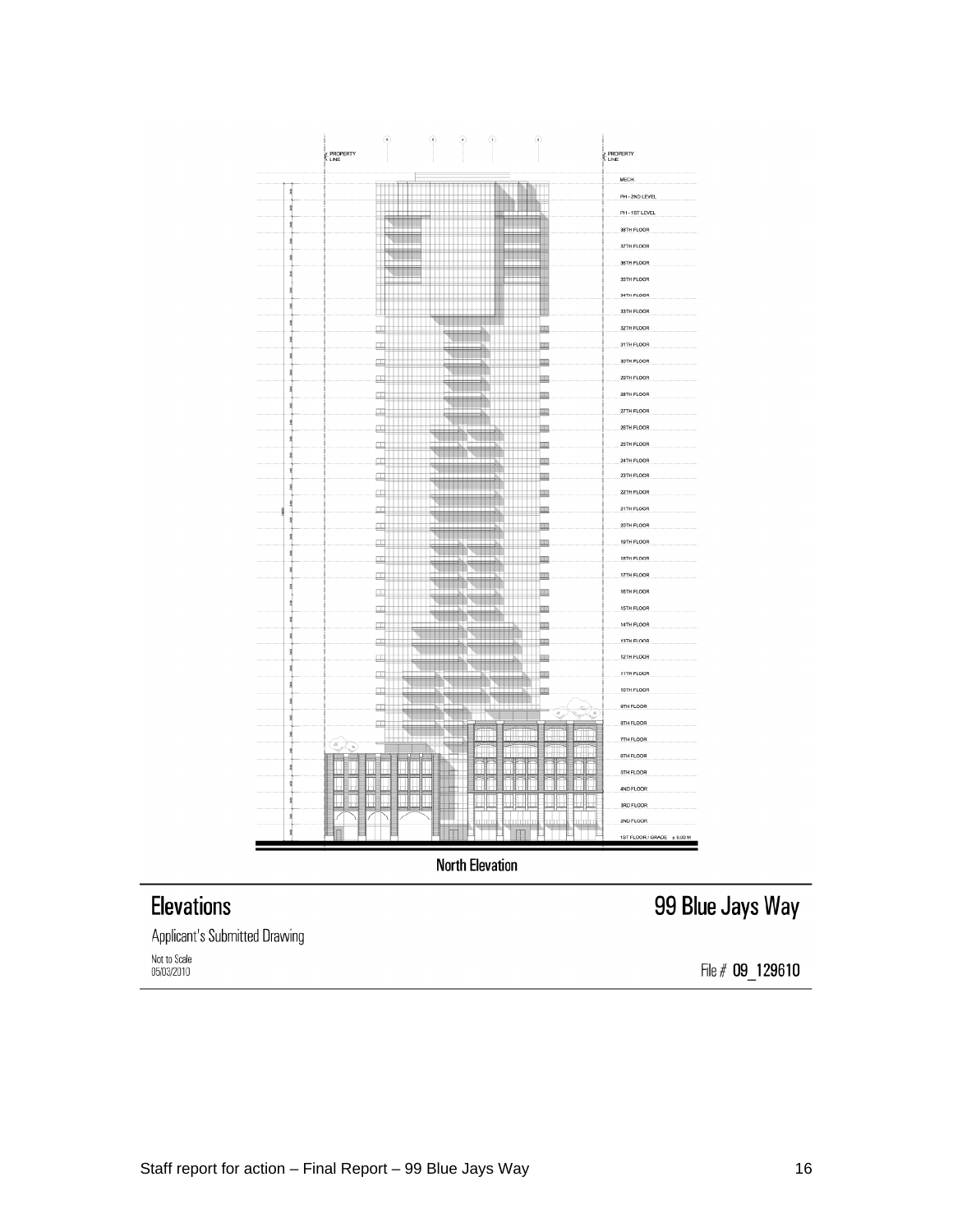

Applicant's Submitted Drawing Not to Scale 05/03/2010

File # 09 129610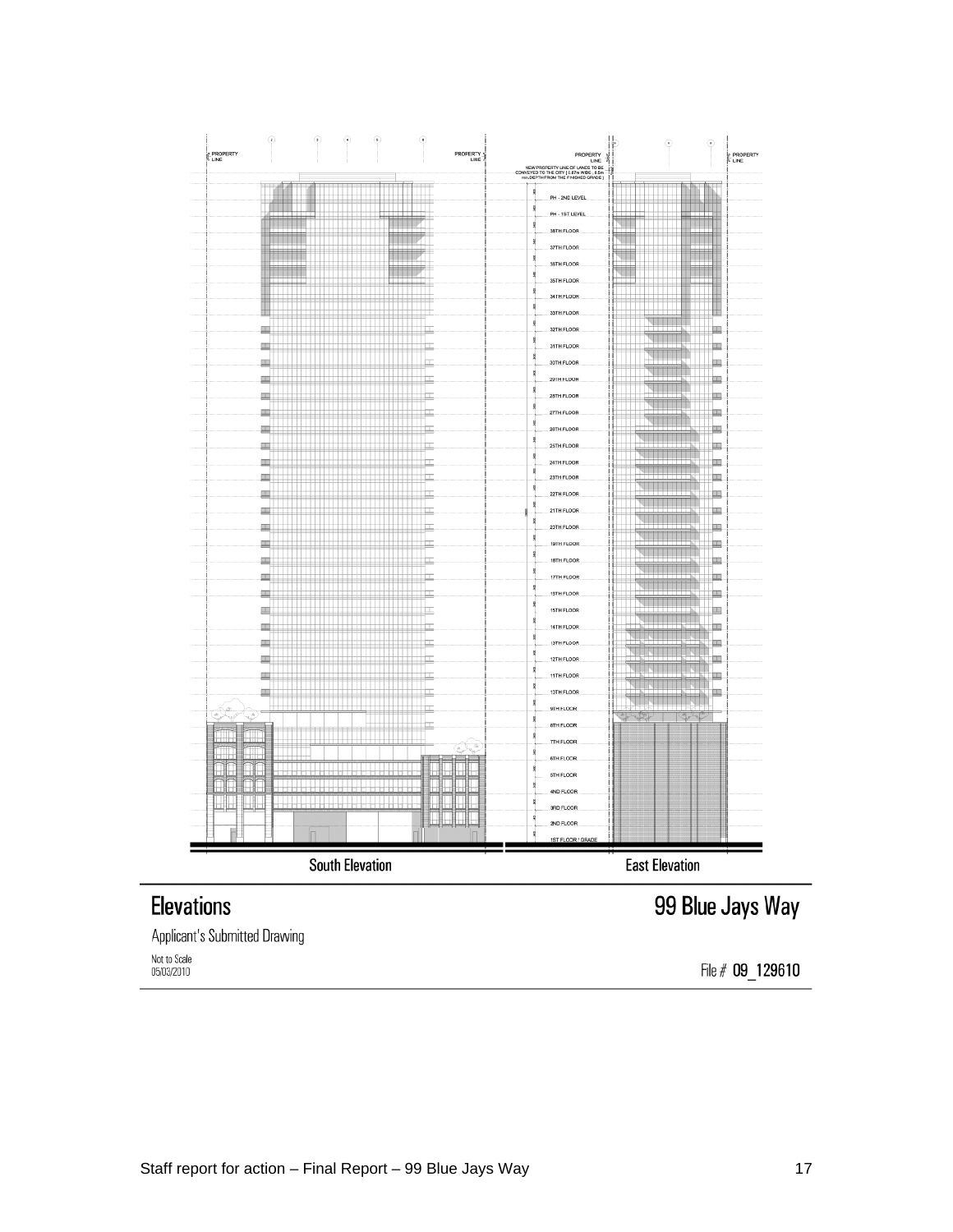



**RA** Reinvestment Area District **G** Parks District

File # 09\_129610

Not to Scale<br>Zoning By-law 438-86 as amended **Extracted 05/20/2009**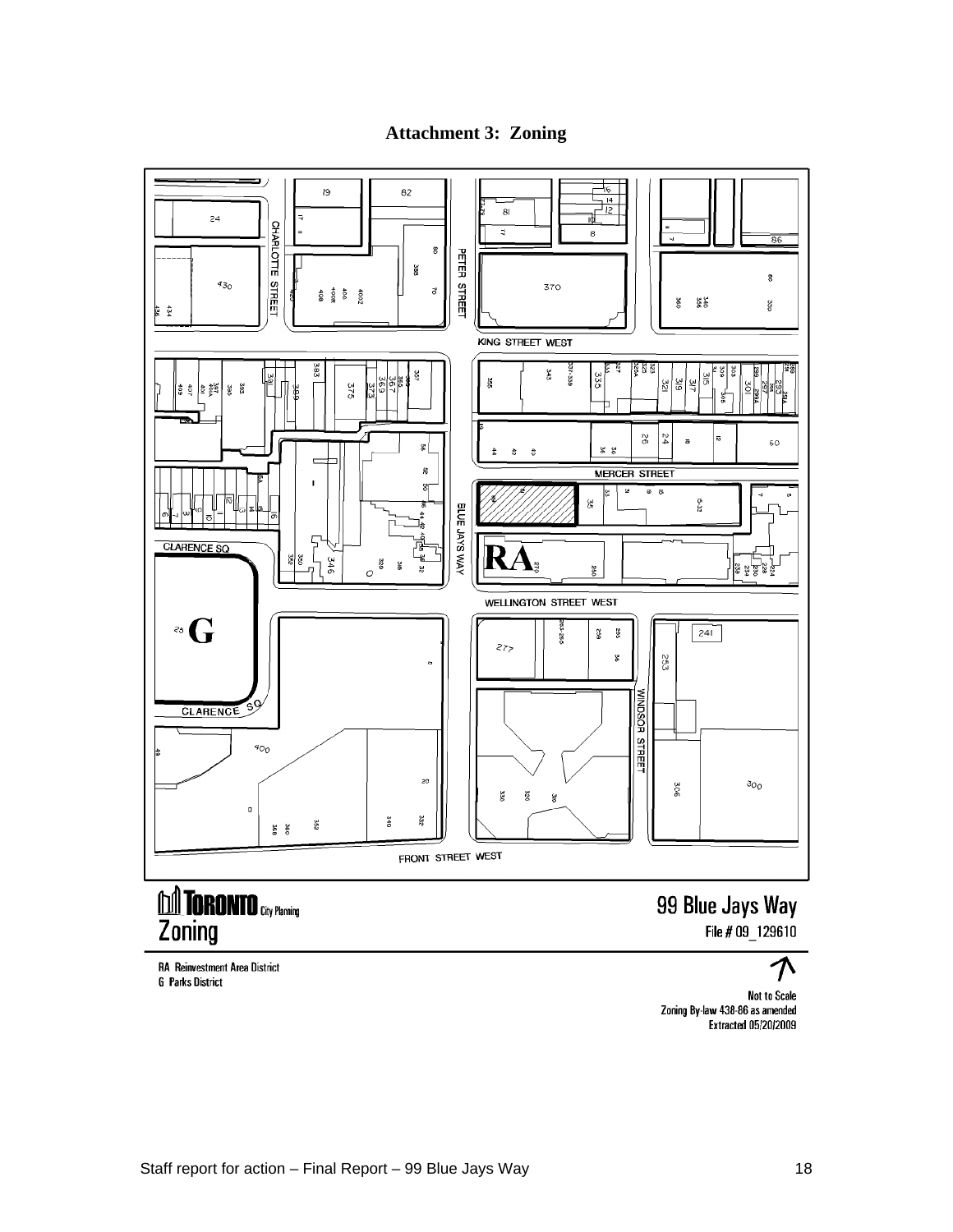## **Attachment 4: Application Data Sheet**

| Application Type                                  |                      | Rezoning                  |                                | <b>Application Number:</b>                                                             |                      | 09 129610 STE 20 OZ                  |                                |
|---------------------------------------------------|----------------------|---------------------------|--------------------------------|----------------------------------------------------------------------------------------|----------------------|--------------------------------------|--------------------------------|
| Details                                           |                      | Rezoning, Standard        |                                | <b>Application Date:</b>                                                               |                      | April 23, 2009                       |                                |
|                                                   |                      |                           |                                |                                                                                        |                      |                                      |                                |
| Municipal Address:                                |                      | 99 BLUE JAYS WAY          |                                |                                                                                        |                      |                                      |                                |
| <b>Location Description:</b>                      |                      |                           | PL 57 LTS 1 TO 7 ** GRID S2015 |                                                                                        |                      |                                      |                                |
| Project Description:                              |                      |                           |                                | Revision to previous approval, 40 storey building, 136 metres, 309 units and 101 below |                      |                                      |                                |
|                                                   |                      | grade parking spaces.     |                                |                                                                                        |                      |                                      |                                |
| <b>Applicant:</b>                                 |                      | Agent:                    |                                | <b>Architect:</b>                                                                      |                      | <b>Owner:</b>                        |                                |
| N JANE PEPINO<br>AIRD & BERLIS LLP                |                      |                           |                                | <b>SEDUN + KANERVA</b><br>ARCHITECT INC. LEN<br><b>SEDUN</b>                           |                      | <b>FORTY-ONE PETER</b><br>STREET INC |                                |
| PLANNING CONTROLS                                 |                      |                           |                                |                                                                                        |                      |                                      |                                |
| Official Plan Designation:                        |                      | <b>Regeneration Areas</b> |                                | Site Specific Provision: Y                                                             |                      |                                      |                                |
| Zoning:                                           | RA                   |                           |                                | <b>Historical Status:</b>                                                              | $\mathbf N$          |                                      |                                |
| Height Limit (m):                                 | 61                   |                           |                                | Site Plan Control Area:                                                                | $\mathbf{Y}$         |                                      |                                |
| PROJECT INFORMATION                               |                      |                           |                                |                                                                                        |                      |                                      |                                |
|                                                   |                      | 1422.79                   |                                |                                                                                        |                      | 40                                   |                                |
| Site Area (sq. m):                                |                      | 24.6                      |                                | Height:<br>Storeys:                                                                    |                      |                                      |                                |
| Frontage (m):                                     |                      |                           |                                | Metres:                                                                                |                      | 136                                  |                                |
| Depth $(m)$ :<br>Total Ground Floor Area (sq. m): |                      | 57.7<br>767.15            |                                |                                                                                        |                      | <b>Total</b>                         |                                |
| Total Residential GFA (sq. m):                    |                      |                           | 27008.09                       |                                                                                        | Parking Spaces:      | 101                                  |                                |
| Total Non-Residential GFA (sq. m):                |                      | 999.9                     |                                |                                                                                        | <b>Loading Docks</b> |                                      |                                |
| Total GFA (sq. m):                                |                      |                           | 28824.90                       |                                                                                        |                      |                                      |                                |
| Lot Coverage Ratio (%):                           |                      | 54                        |                                |                                                                                        |                      |                                      |                                |
| Floor Space Index:                                |                      | 20.28                     |                                |                                                                                        |                      |                                      |                                |
|                                                   |                      |                           |                                |                                                                                        |                      |                                      |                                |
| <b>DWELLING UNITS</b>                             |                      |                           |                                | FLOOR AREA BREAKDOWN (upon project completion)                                         |                      |                                      |                                |
| Tenure Type:                                      |                      |                           |                                |                                                                                        |                      |                                      | <b>Above Grade Below Grade</b> |
| Rooms:                                            |                      |                           | Residential GFA (sq. m):       |                                                                                        | 27008.09             | $\Omega$                             |                                |
| Bachelor:                                         | 28                   |                           | Retail GFA (sq. m):            |                                                                                        | 557.63               |                                      |                                |
| 1 Bedroom:                                        |                      | 164                       | Office GFA (sq. m):            |                                                                                        | 442.27               |                                      |                                |
| 2 Bedroom:                                        | 86                   |                           | Industrial GFA (sq. m):        |                                                                                        | $\overline{0}$       |                                      |                                |
| $3 + Bedroom:$                                    | 31                   |                           |                                | Institutional/Other GFA (sq. m):                                                       | $\overline{0}$       |                                      |                                |
| Total Units:                                      | 309                  |                           |                                |                                                                                        |                      |                                      |                                |
| <b>CONTACT:</b>                                   | <b>PLANNER NAME:</b> |                           |                                | <b>Christopher Dunn, Community Planner</b>                                             |                      |                                      |                                |
|                                                   | <b>TELEPHONE:</b>    |                           | $(416)$ 397-4077               |                                                                                        |                      |                                      |                                |